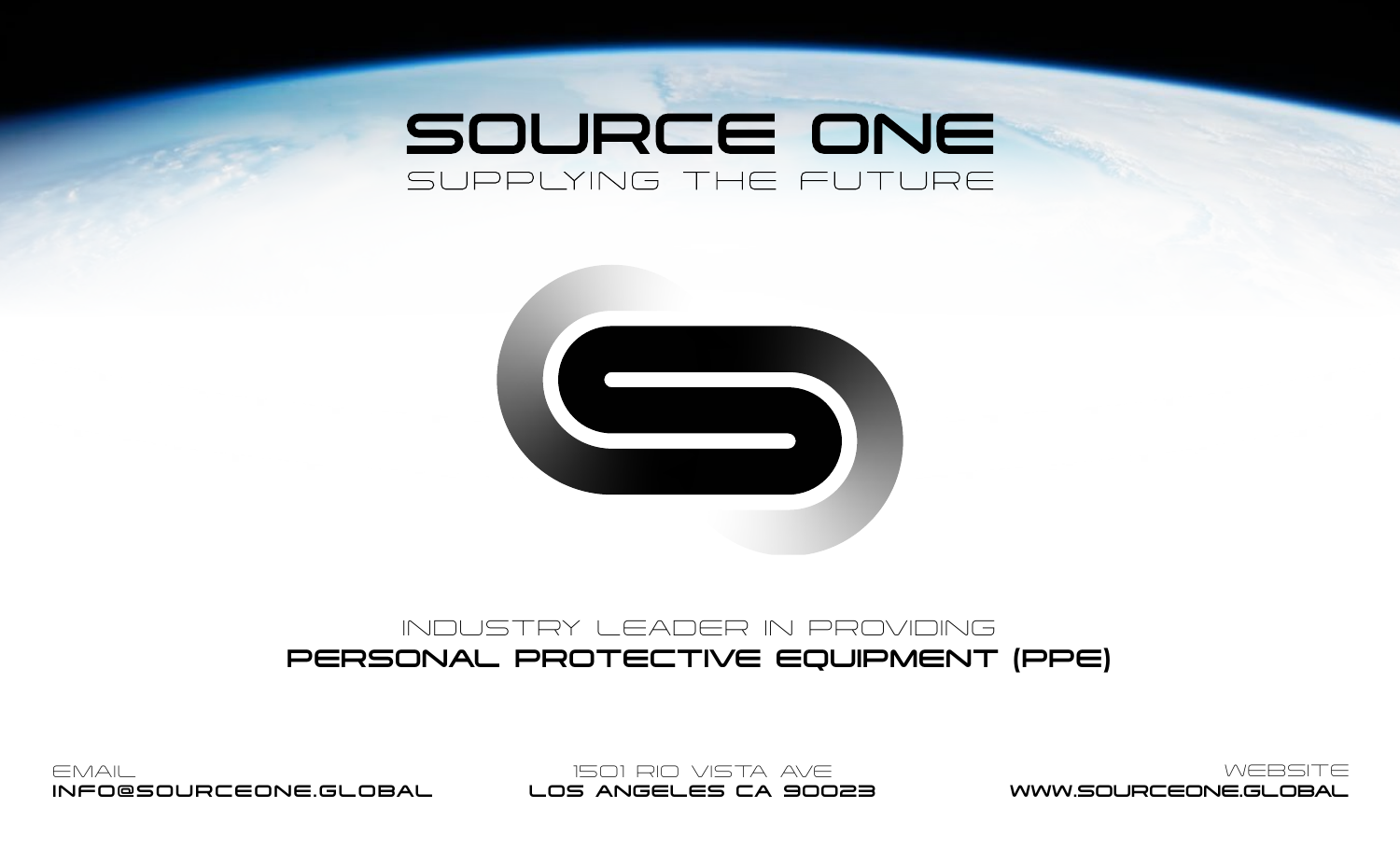





© 2021 SOURCE ONE GLOBAL, INC. 2 / 10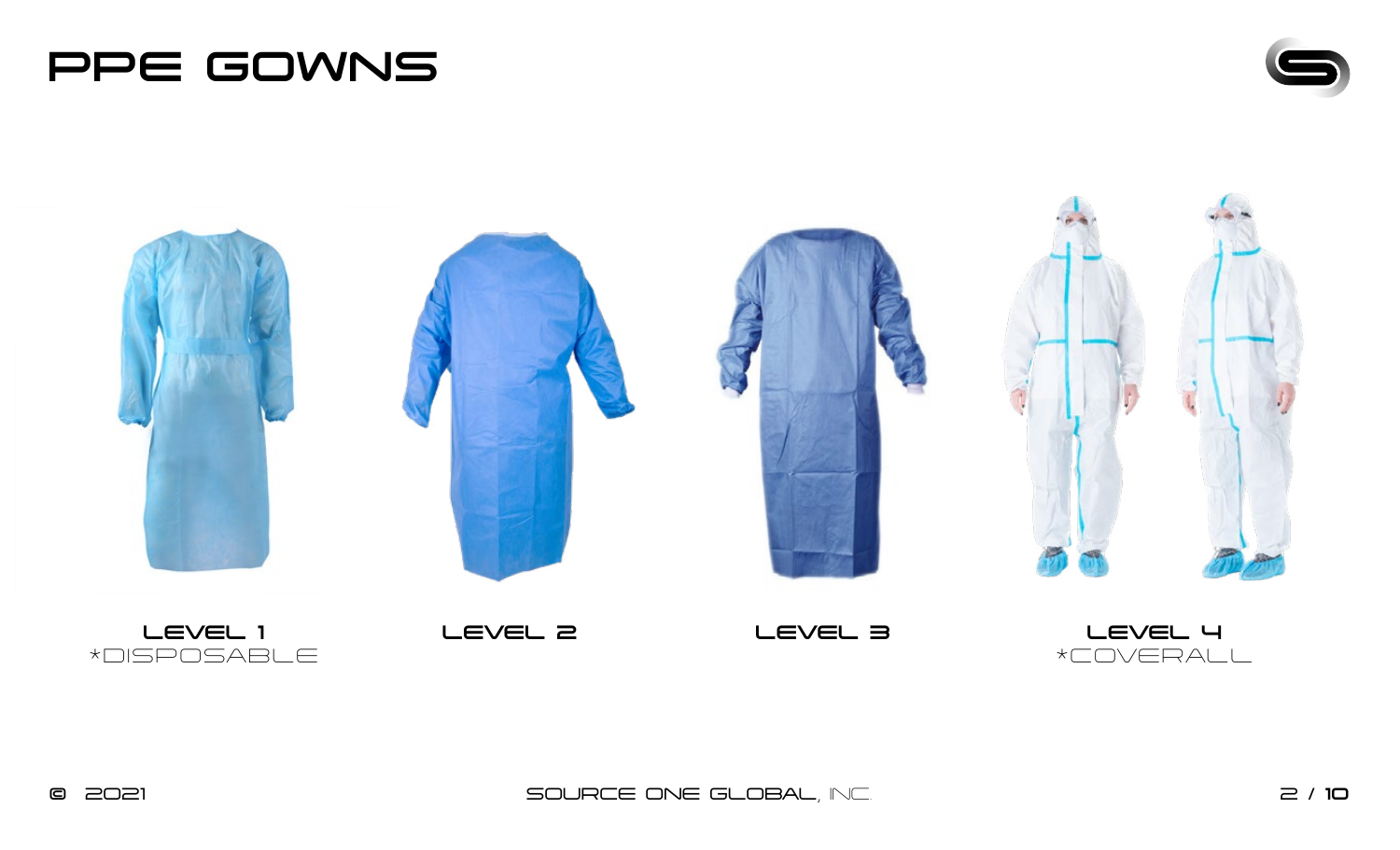





#### NITRILE GLOVES NITRILE BLEND GLOVES VINYL GLOVES

© 2021 SOURCE ONE GLOBAL, INC. 3 / 10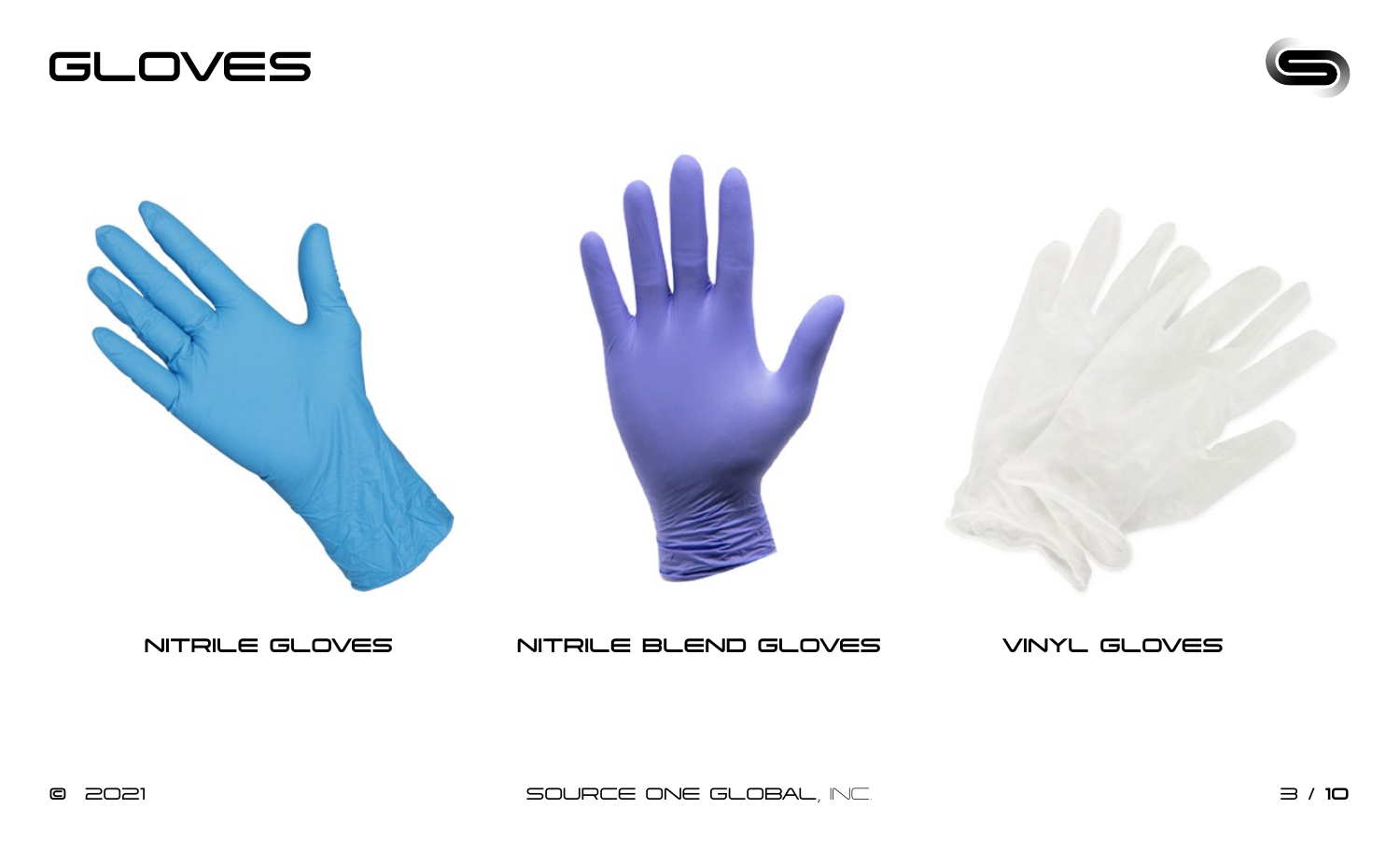













\*OTHER COLORS AVAILABLE UPON REQUEST

© 2021 SOURCE ONE GLOBAL, INC. 4 / 10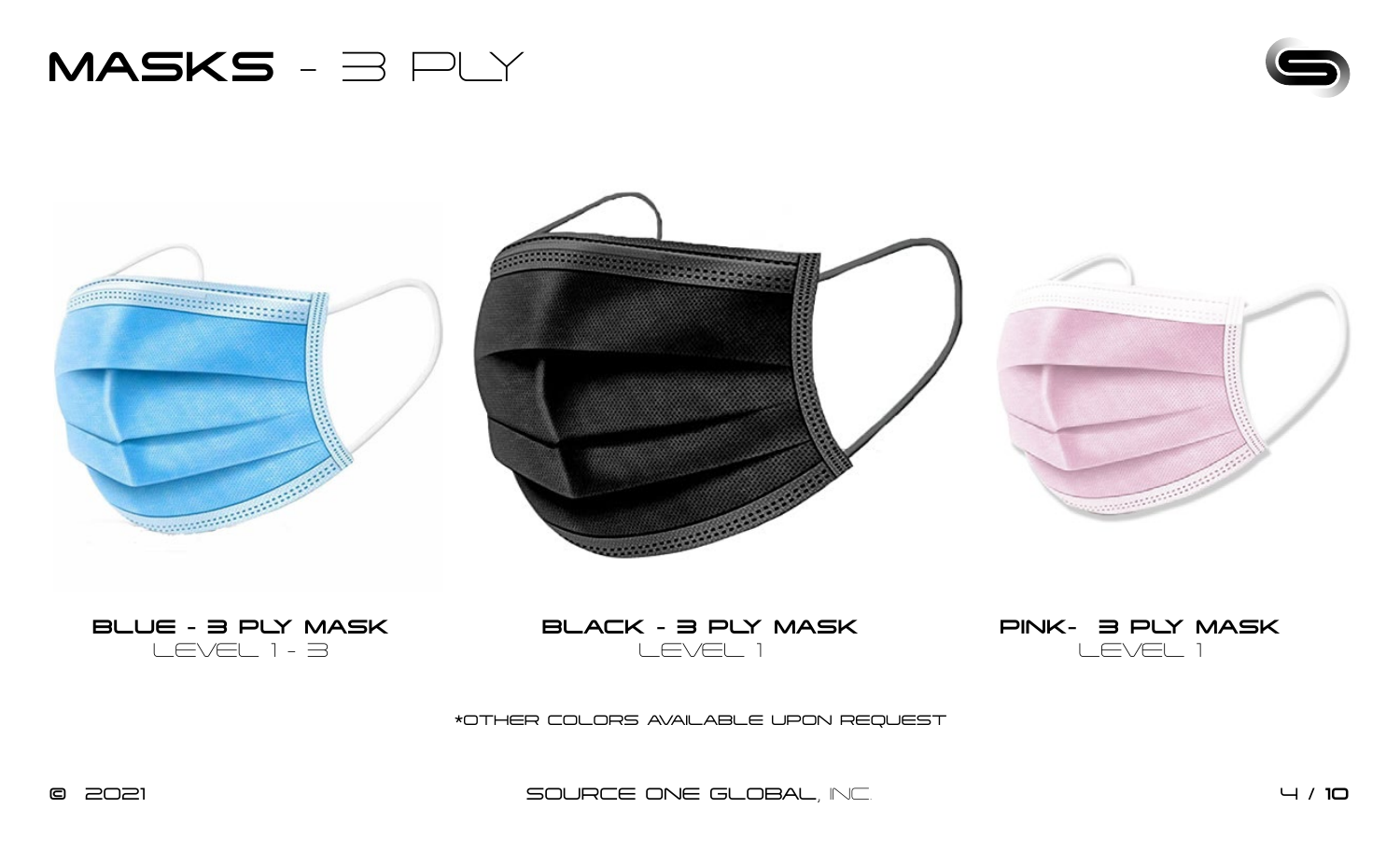







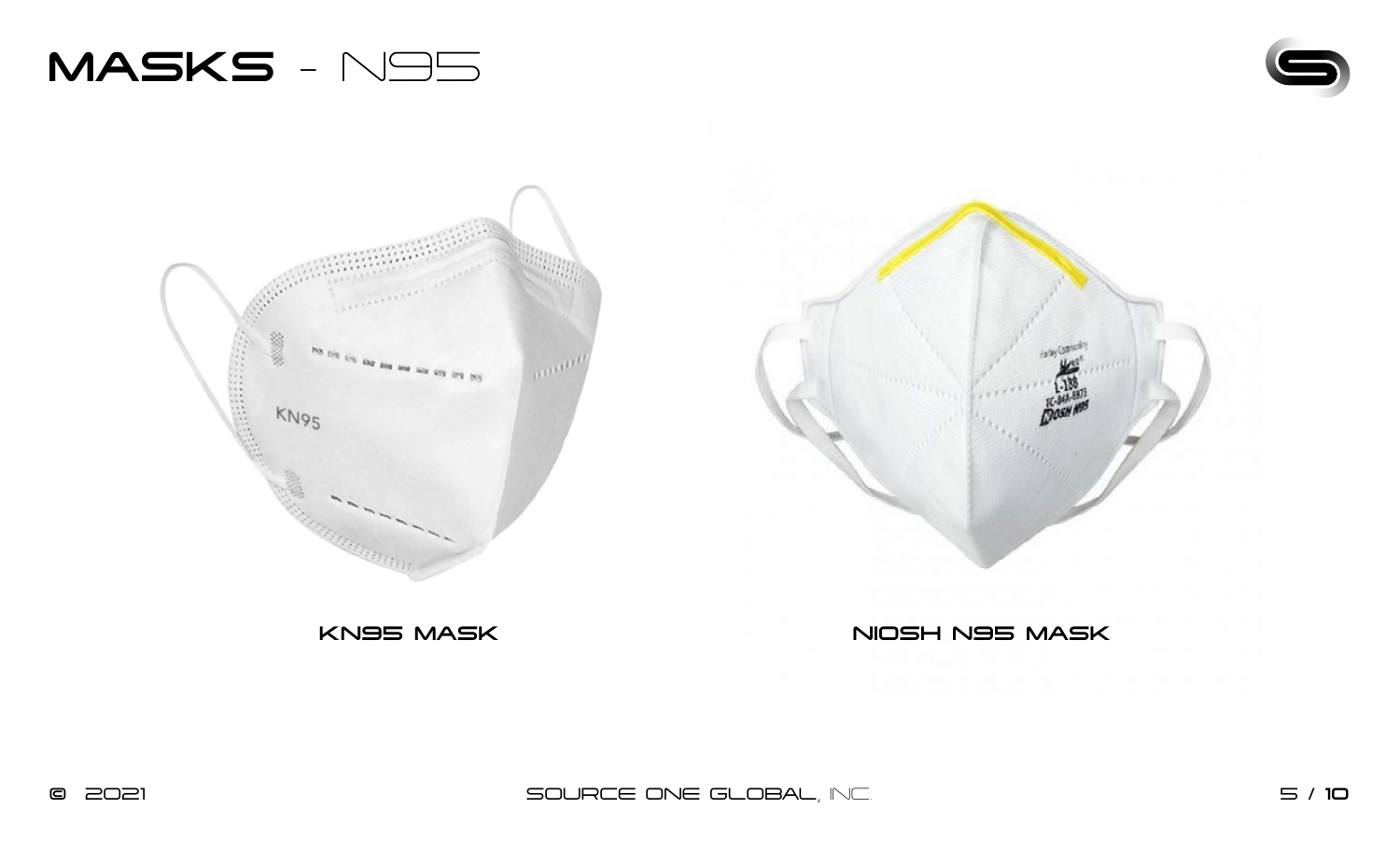## FACE SHIELDS













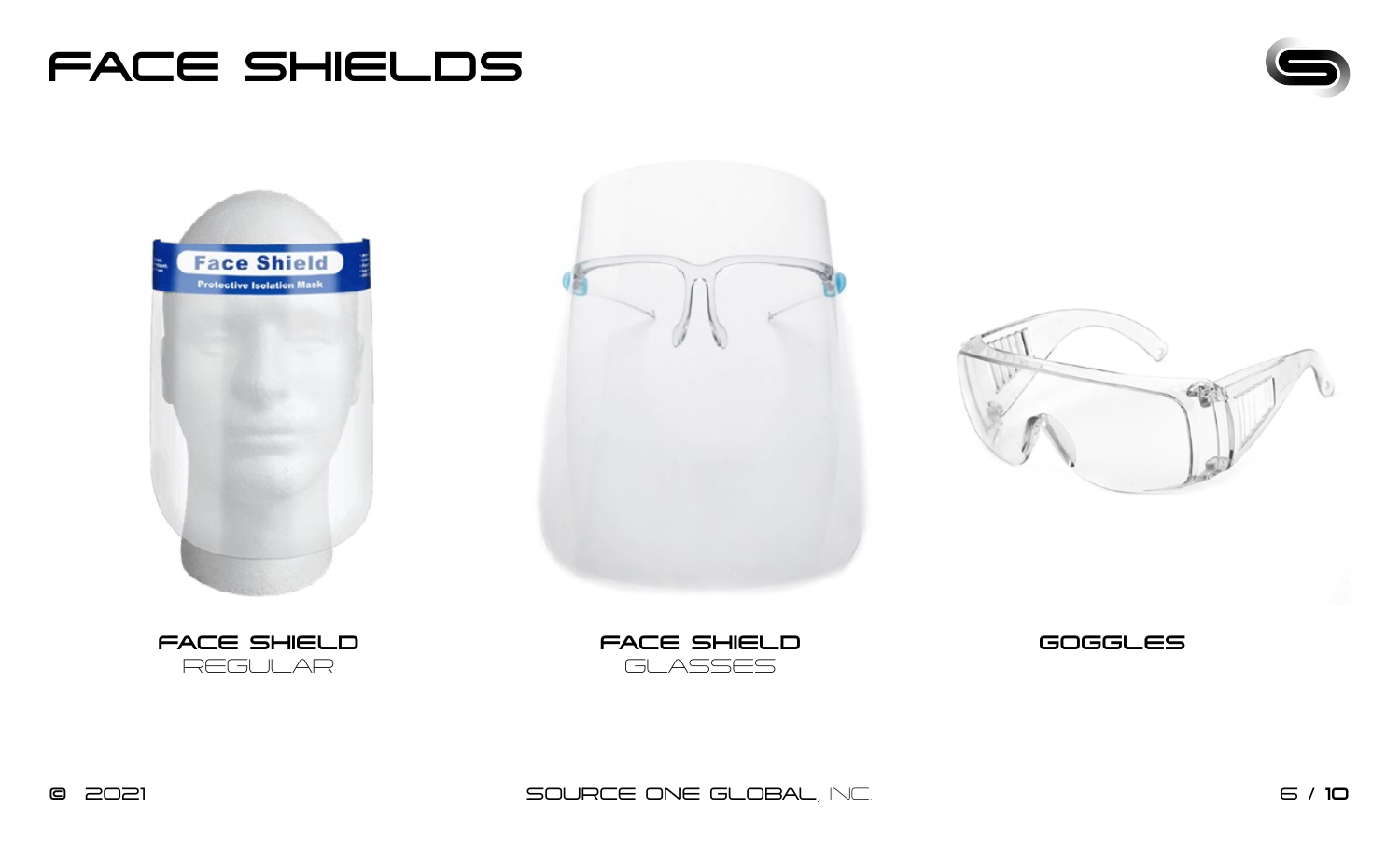



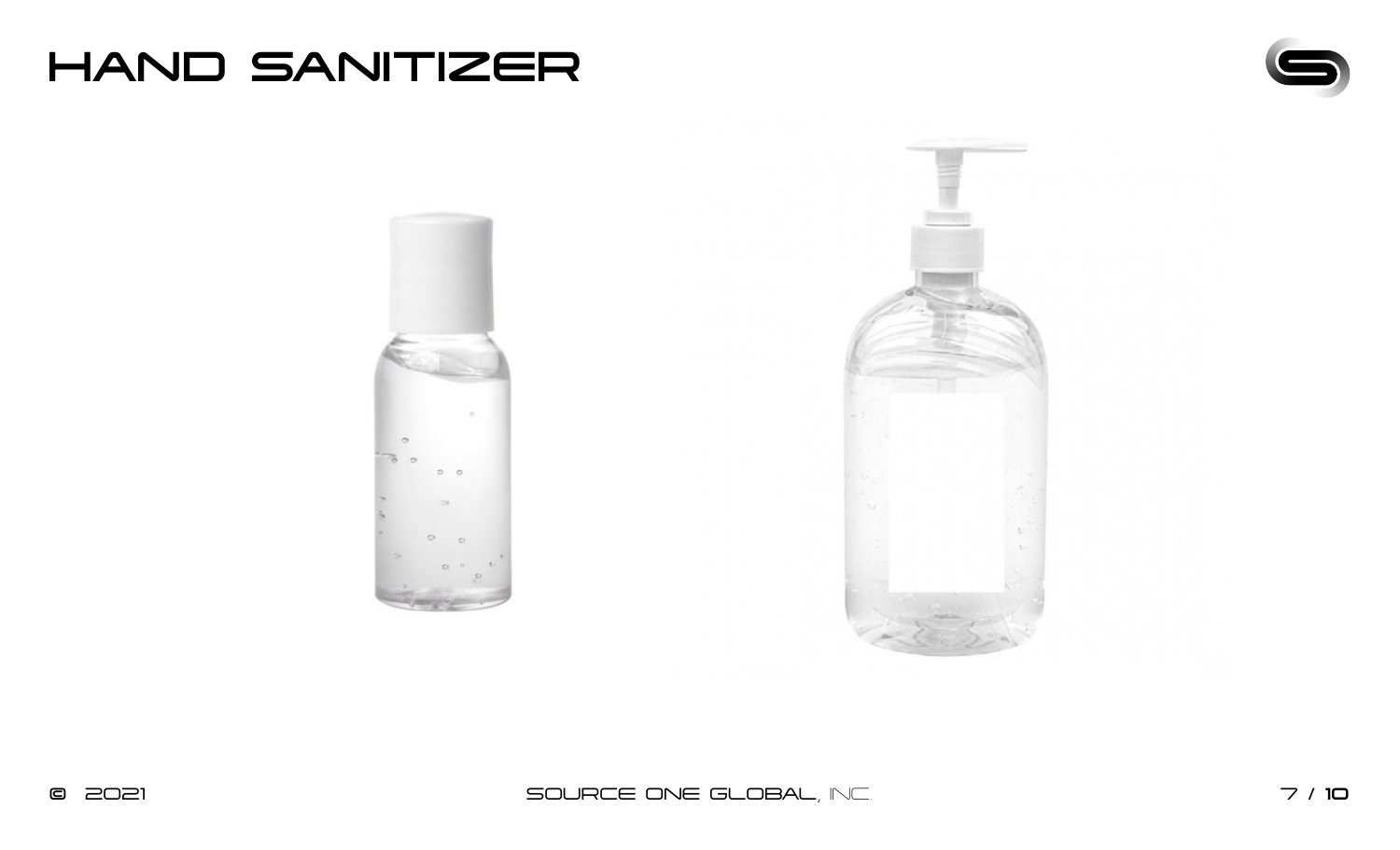#### DISINFECTANT WIPES









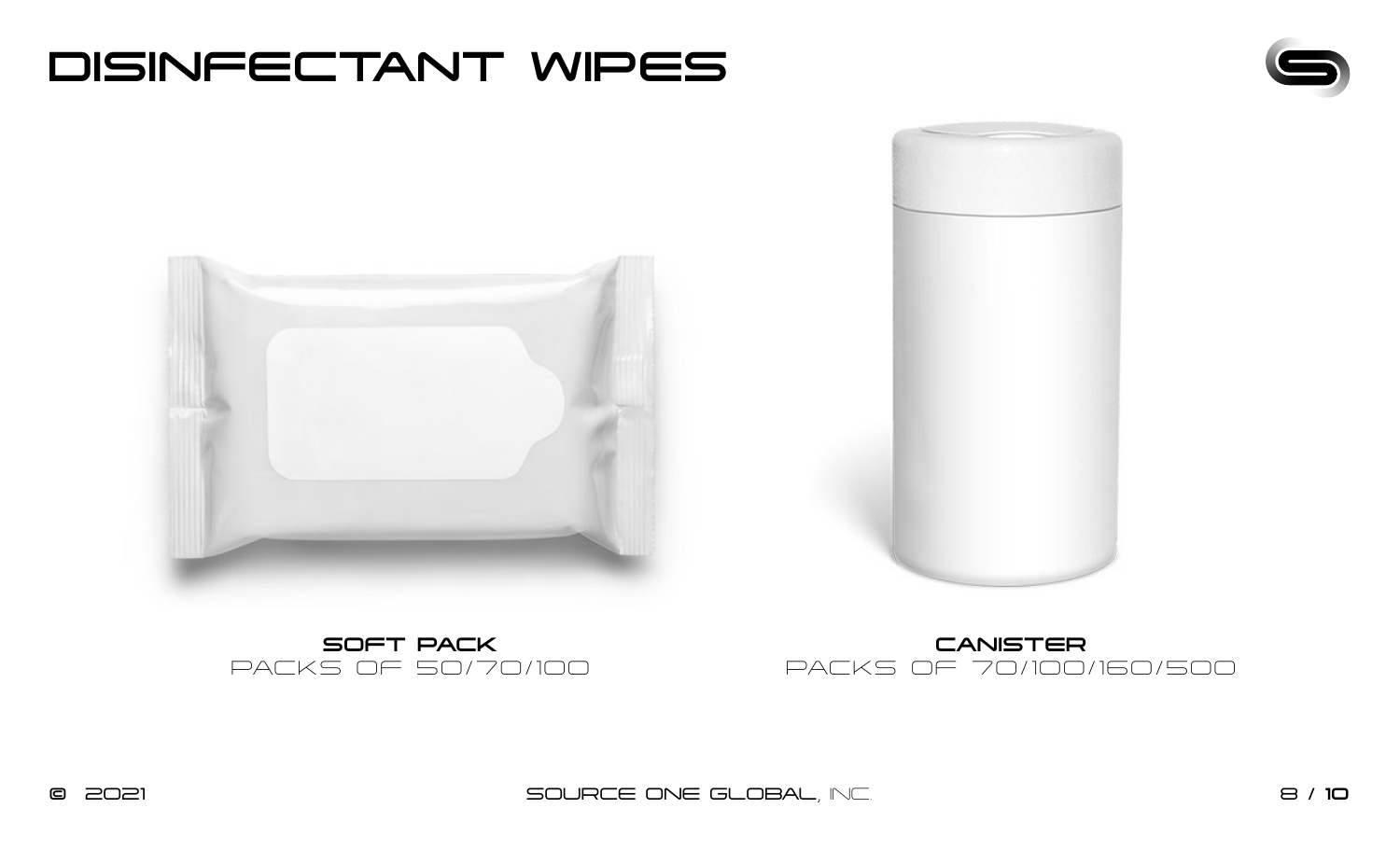KIDS